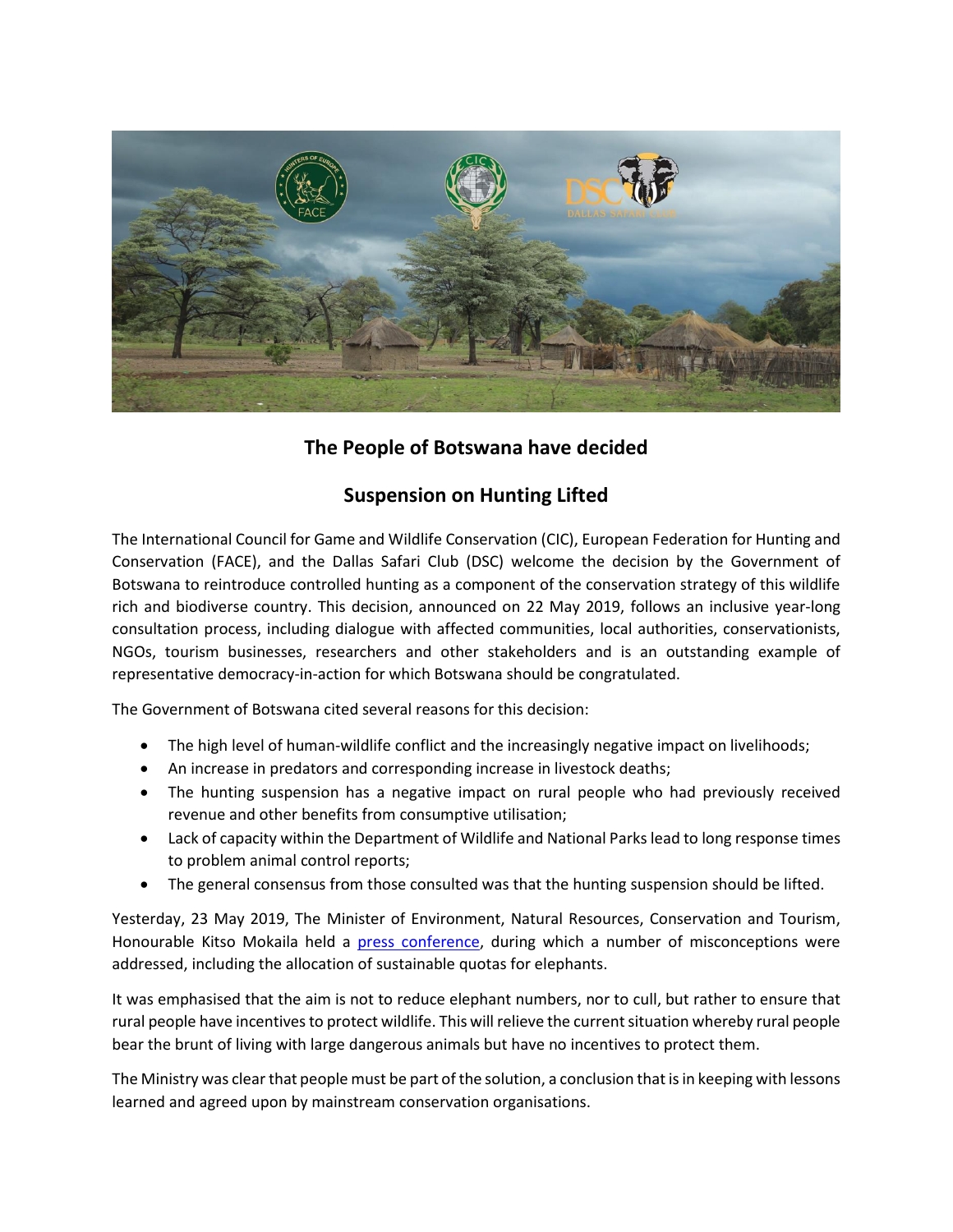The CIC welcomesthis news and would like to make available our many decades of experience of ensuring that hunting is an effective tool for conservation, should this be requested.

FACE also supports Botswana in their decisions to improve the conservation of wildlife and to support the sustainable use of natural resources. Foreign hunters, including from FACE's membership can play an important role in the future for Botswana's conservation policy.

DSC congratulates President Masisi, Minister Mokaila and all involved for affirming the need for local governments and people to manage their wildlife resources. This policy benefits Botswana's people and its wildlife.

Together, the CIC, FACE and DSC commend the Government of Botswana on this important policy decision intended to benefit both wildlife and those living with it. While we welcome the lifting of the suspension of controlled hunting, we note that this must be done, as acknowledged by the Government of Botswana, in a carefully regulated, monitored and transparent manner which continues to take into account the concerns of all stakeholders. This strategy must remain firmly focused on achieving the socio-economic, conservation and economic objectives that have been clearly outlined as the rational for lifting the controlled hunting ban.

With this decision, Botswana is realigning itself with its neighbouring countries who have long recognised the rights of rural communities and the need to enable their stewardship of wildlife resources. This approach has ensured southern Africa developed the healthiest wildlife populations and habitat on the continent during the last half of the twentieth century. Over 90% of Namibia's wildlife population, numbering over 3 million animals, occurs outside of protected areas – and this is only because people have rights to benefit and wish to participate; whilst together Botswana, Zimbabwe and Namibia now host two thir[ds of Africa's elephants](http://elephantswithoutborders.org/projects/great-elephant-census/) and, along with South Africa, are home to over 90% of rhinos.

**The International Council for Game and Wildlife Conservation (CIC)** is a politically independent advisory body which aims to preserve wild game and hunting. CIC Mission: The CIC promotes, on a global scale, sustainable hunting as a tool for conservation, while building on valued traditions. CIC Vision: A world that values and supports sustainable hunting for the benefit of people and nature. The international organization was officially established in Paris in 1930, and it unites Members States, universities, organizations, associations as well as individuals from 83 countries on 5 continents.

\*\*\*

For more information: Gabriella Kanyok, Communications Officer, [g.kanyok@cic-wildlife.org,](mailto:g.kanyok@cic-wildlife.org) +36 23 45 38 30

Established in 1977, **FACE – European Federation for Hunting and Conservation** represents the interests of Europe's 7 million hunters as an international non-profit-making nongovernmental organisation. FACE is made up of national hunters' associations from 36 European countries including the EU-28. FACE is supported by 7 associate members and is based in Brussels. FACE upholds the principle of sustainable use and has been a member of the International Union for the Conservation of